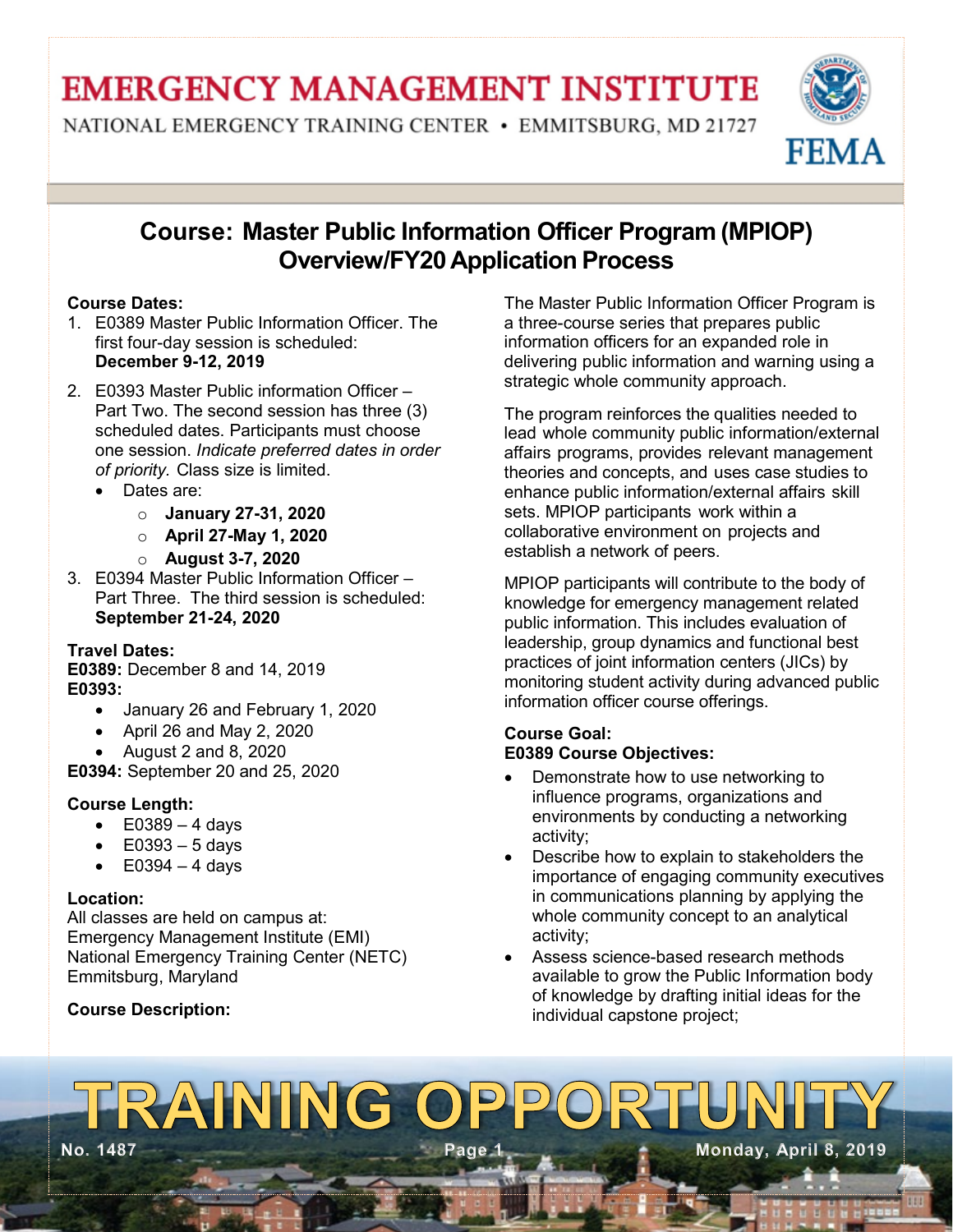- Examine leadership lessons by participating in a group Executive Reading session;
- Apply the basic concepts of Disaster Behavioral Health by analyzing a case study;
- Promote public information training and exercises in the organization and community by developing a community or agency specific training and exercises plan;
- Contrast strategic and executive concepts for a public information case study; and

• Implement the next steps of the Master Public Information Officer program.

### **E0393 Course Objectives:**

- Discuss organizational analysis in preparation for analysis of a joint information center functional exercise;
- Discuss techniques for analyzing interpersonal relationships within a Joint Information Center during a functional exercise;
- Design a process for analyzing a joint information center functional exercise;
- Analyze a functional exercise for personnel management trends, best practices leadership practice;
- Evaluate interpersonal relationships as they pertain to joint information center practice during a functional exercise;
- Design a report outlining results of the functional exercise analysis that will contribute to the public information body of knowledge.

#### **E0394 Course Objectives:**

- Develop body of knowledge report through consolidated review of multiple joint information center functional exercise analysis reports;
- Propose how strategic PIO leaders coordinate the actions of stakeholders and emergency management agencies to achieve a common purpose; and
- Design, develop and implement a research project to contribute to the public information body of knowledge

#### **Prerequisite:**

0388 Advanced Public Information Officer

#### **Target Audience:**

MPIOP is for public information officers with a minimum of five (5) years' experience as a full time public information officer with a demonstrated sphere of influence capable of advancing the relevance of whole community external affairs.

#### **To Apply:**

Applicants should direct questions to the Master Public Information Officer mailbox:

#### [FEMA-Master\\_PIO\\_Program@FEMA.DHS.GOV.](mailto:FEMA-Master_PIO_Program@FEMA.DHS.GOV)

Email completed application packets in the order listed below to:

#### **[netcadmissions@fema.dhs.gov](mailto:netcadmissions@fema.dhs.gov)**

#### **How to Apply:**

Each application must include the following eight (8) items submitted in order 1-8:

- 1. A cover letter from the applicant requesting admission to the program and specifying the applicant's qualifications and perceived expectations of the program (no required format).
- 2. An essay of no more than 500 words that explains why you would like to be considered for admission into this course. This essay should outline:
	- a. Your sphere of influence within your community. This sphere would include local committee membership, special projects involving other community groups and volunteer agency board memberships. Indicate length of time you've been involved with these organizations.
	- b. If you are an instructor of basic PIO courses, list the courses as well as the length of time you've been instructing and the number of students you taught in the last two (2) years.
- 3. Certificate of Completion for the 388 Advanced Public Information Officer course
- 4. A General Admissions Application FEMA Form 119-25-1 (Item 9a on the form should state "Master Public Information Officer Program"). This form will require signature of the FEMA Regional Training Manager (RTM) or the appropriate State Training Officer (STO).

# RAINING OPPO **No. 1487 Page 2 Monday, April 8, 2019**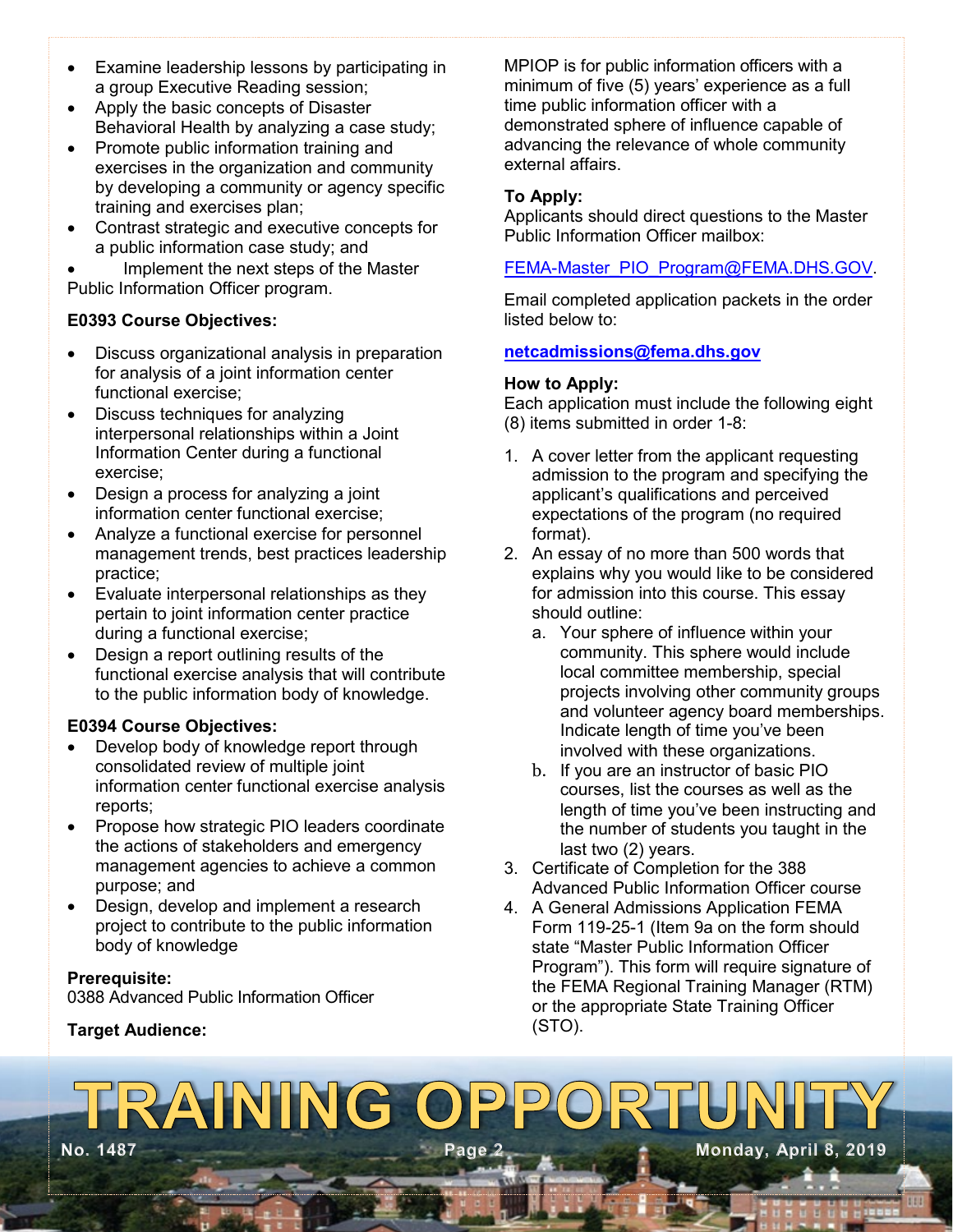- 5. The applicant's signed statement indicating their commitment to complete the entire program of three (3) resident courses (E0389, E0393 and E0394) at EMI and the Research Project during the coming fiscal year.
- 6. A resume not to exceed two (2) pages in length (no required format).
- 7. Recommendations (at least three) from a supervisor and/or a peer. Recommendations should address the following:
	- a. Why the applicant should be considered for admission into this course.
	- b. What the applicant will gain from the course.
	- c. What the applicant will contribute to the course.
	- d. What the applicant's potential impact on his/her organization will be.
- 8. A letter of support from their agency. This letter must recognize the student must attend three (3) sessions at EMI during the fiscal year in order to complete the course.

### **Application Review:**

Completed application packets will be reviewed by a formal selection board and process. The application window is now to June 30, 2019, with selections made in July, and announced by Admissions in August.

#### **Incomplete packages will not be accepted.**

Although not the preferred method, packages may also be mailed or faxed to:

Admissions Office, Room I-216 National Emergency Training Center 16825 South Seton Avenue Emmitsburg, Maryland 21727-8998 Phone: (301) 447 - 1035 Fax: (301) 447 - 1658 Email: [netcadmissions@fema.dhs.gov](mailto:netcadmissions@fema.dhs.gov)

Upon acceptance into the course, NETC Admissions will mail out an Acceptance Letter and Welcome Package outlining travel information, NETC shuttle services, lodging and other logistics. Scan the QR Code below, or click the link for a PDF copy of the NETC Welcome Package online:



#### [http://training.fema.gov/EMIWeb/down](http://training.fema.gov/EMIWeb/downloads/NETC_Welcome_Package.pdf) [loads/NETC Welcome Package.pdf](http://training.fema.gov/EMIWeb/downloads/NETC_Welcome_Package.pdf)

Lodging is provided for course participants on the NETC campus. Participants staying overnight on campus are required to purchase a meal ticket for the duration of the training activity. Notify the NETC Transportation Office at least 2 weeks prior to the course date to reserve a seat. Call (301) 447-1048, ext. 1113, or email [FEMA-netc](mailto:netc-housing@fema.dhs.gov)[housing@fema.dhs.gov.](mailto:netc-housing@fema.dhs.gov)

### **Travel Authorizations:**

All Federal travelers must have an approved TA prior to travel. A copy of the TA must be presented upon arrival. No exceptions are made to the NETC policy.

### **Notice to Applicants for EMI courses:**

Individuals applying for EMI classes will be required to register using the FEMA Student Identification (SID) number. This number will be used in place of the Social Security Number (SSN) on your application form. **The SSN is no longer required**.

# **How do I obtain my FEMA SID number?**

- Step 1: To [register,](https://cdp.dhs.gov/femasid) go to <https://cdp.dhs.gov/femasid>
- Step 2:Click on the "Register for a FEMA SID" button on screen.
- Step 3:Follow the instructions and provide the necessary information to create your account.
- Step 4:You will receive an email with your SID number. You should save this number in a secure location.

#### **NATIONAL EMERGENCY TRAINING CENTER (NETC) CAMPUS ACCESS – REAL ID ACT STANDARDS**

Does your ID meet the Real ID Act standards? Anyone entering the National Emergency Training Center (NETC) campus is required to show valid photo identification that meets [REAL ID Act](https://www.dhs.gov/real-id-public-faqs)  [standards.](https://www.dhs.gov/real-id-public-faqs) The purpose of the REAL ID Act is to stop terrorists from evading detection by using false identification. Check to see if your state is [compliant](https://www.dhs.gov/current-status-states-territories.) at [https://www.dhs.gov/current-status](https://www.dhs.gov/current-status-states-territories)[states-territories.](https://www.dhs.gov/current-status-states-territories)

# TRAINING OPPOR **No. 1487 Page 3 Monday, April 8, 2019**